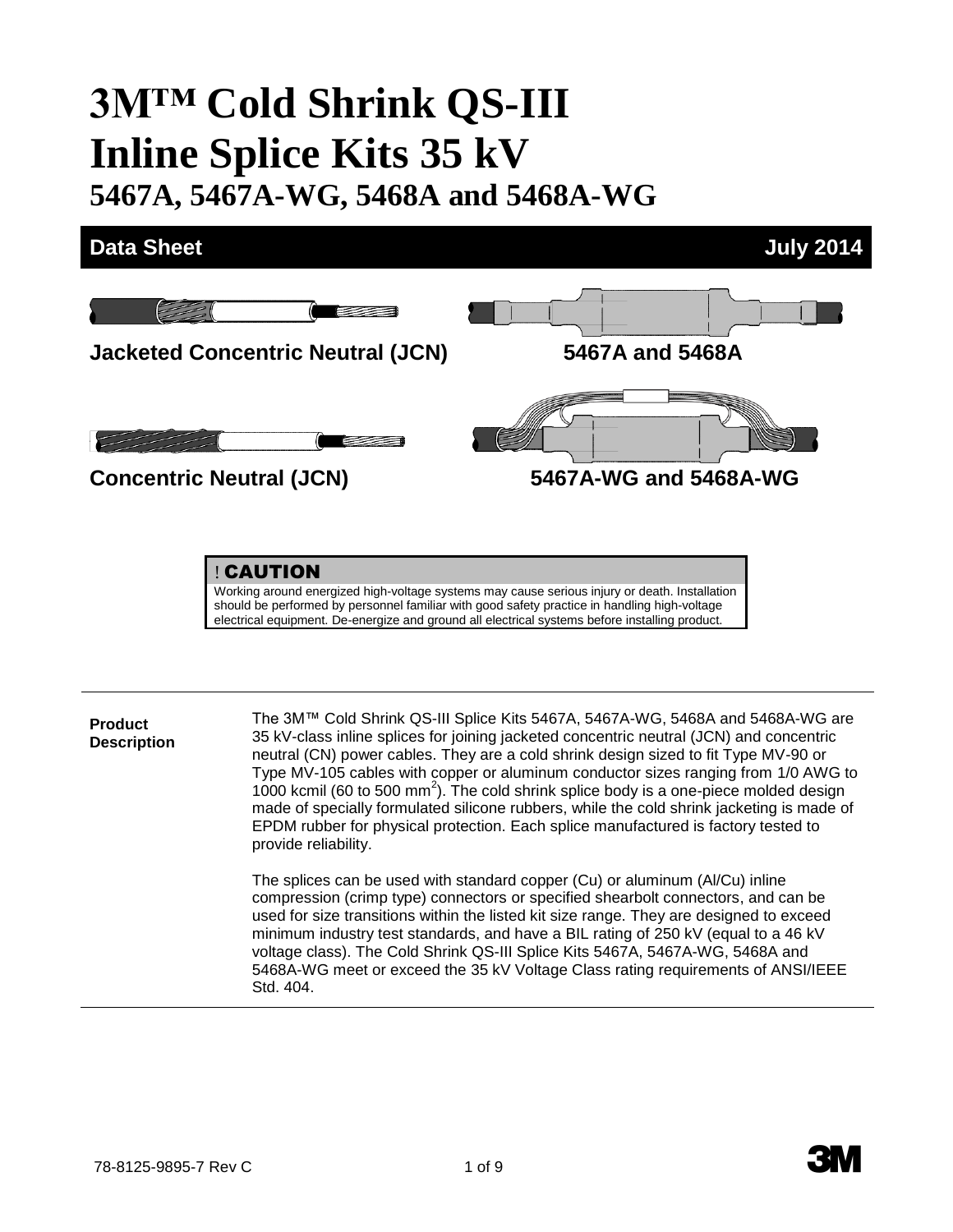| <b>Kit Contents for</b><br>5467A and 5468A                    | • 1 3M™ Cold Shrink Silicone Rubber Splice Body<br>• 1 3M™ Cold Shrink Adapter Tube (2 adapters in the 5467A Kit)<br>• 1 3M™ Cold Shrink Jacketing Tube<br>• 2 3M™ Red Compound Tubes P55/R<br>• 6 Scotch® Mastic Sealing Strips 2230<br>• 2 Scotch® Rubber Mastic Tape 2228 Rolls<br>• 1 Neutral Pad<br>• 1 3M™Cable Cleaning Pad CC-3<br>• 1 Cable Preparation Template (2 templates in the 5468A kit)<br>• 1 Instruction Booklet                                                                                                       |
|---------------------------------------------------------------|-------------------------------------------------------------------------------------------------------------------------------------------------------------------------------------------------------------------------------------------------------------------------------------------------------------------------------------------------------------------------------------------------------------------------------------------------------------------------------------------------------------------------------------------|
| <b>Kit Contents for</b><br>5467A-WG and<br>5468A-WG           | • 1 3M™ Cold Shrink Silicone Rubber Splice Body<br>• 1 3M™ Cold Shrink Adapter Tube (2 adapters in the 5467A-WG kit)<br>• 1 3M™ Cold Shrink Jacketing Tube<br>• 2 3M™ Red Compound Tubes P55/R<br>• 2 Scotch® Mastic Sealing Strips 2230<br>• 1 Cable Preparation Template (2 templates in the 5468A-WG kit)<br>• 1 Instruction Booklet                                                                                                                                                                                                   |
| <b>Splice Features</b>                                        | • Cold Shrink Design — for quick and easy installation; excellent for cable size transitions<br>• Complete Kit - includes the required products to make one splice<br>• Silicone Rubber Construction - for good high and low temperature performance<br>• Production Tested - partial discharge and A.C. withstand tests to provide reliability<br>• Computer Aided Design - for compact size and optimal distribution of electrical field<br>• Special Electrode Design - minimizes electrical stress at critical cable/splice interface |
| <b>Applications</b>                                           | For splicing 35 kV shielded power cables:<br>• For inline splicing<br>• For feeder and distribution circuits<br>• For jacketed concentric neutral cables (JCN)<br>• For concentric neutral cables (CN)<br>• For copper or aluminum conductors<br>• For use with standard inline crimp connectors<br>• For use with specified 3M™ Shearbolt Connectors QCI Series<br>▶ For size transition splicing<br>• For direct burial installations<br>• For submerged locations                                                                      |
| <b>Physical and</b><br><b>Electrical</b><br><b>Properties</b> | The 3M™ Cold Shrink QS-III Splice Kits 5467A, 5467A-WG, 5468A and 5468A-WG can be used<br>on cables with a rated operating temperature up to 105°C, and an emergency overload rating of<br>140°C. A splice constructed from this kit is rated for 35 kV and meets or exceeds the requirements<br>of IEEE Std. 404. The current rating of the splice meets or exceeds the current rating for the<br>cables on which it is installed. BIL rating is 250 kV, which exceeds the normal 200 kV BIL rating for<br>a 35 kV voltage class.        |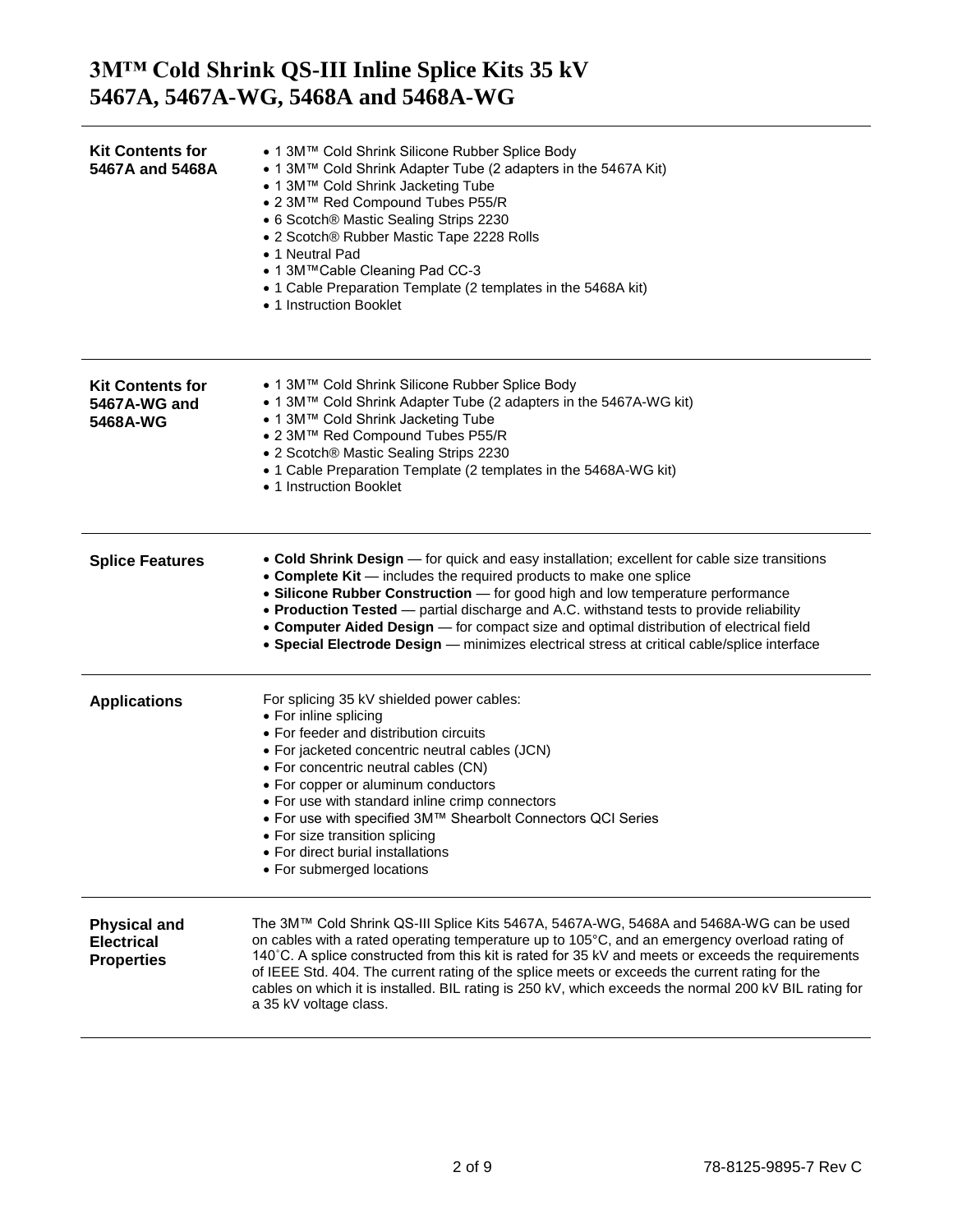#### **Splice Selection Table**

| Kit Number      | Cable Insulation O.D. Range | Conductor Size Range   |
|-----------------|-----------------------------|------------------------|
|                 | Inches (mm)                 | AWG or kcmil $(mm^2)$  |
| 5467A. 5467A-WG | $1.07 - 1.70(27,2 - 43,2)$  | $1/0 - 350(60 - 185)$  |
| 5468A. 5468A-WG | $1.24 - 2.07(31.5 - 52.6)$  | 350 - 1000 (185 - 500) |
|                 |                             |                        |

Table 1

#### **Connector Dimensional Requirements Table**

|                   |             |             | Maximum Length |             |                      |                 |
|-------------------|-------------|-------------|----------------|-------------|----------------------|-----------------|
|                   |             |             |                | Inches (mm) |                      | Connector O.D.  |
|                   | Minimum     | Maximum     | Aluminum       |             | 3M™ Shearbolt        | Range Requiring |
|                   | O.D.        | O.D.        | (AI/Cu)        | Copper (Cu) | <b>Connector QCI</b> | adapters        |
| <b>Kit Number</b> | Inches (mm) | Inches (mm) | Compression    | Compression | <b>Series</b>        | Inches (mm)     |
| 5467A.            |             |             |                |             |                      | $0.51 - 1.07$   |
| 5467A-WG          | 0.51(13.0)  | 1.70(43,2)  | 6.00(152)      | 6.50(165)   | 5.12(130)            | $(13.0 - 27.2)$ |
| 5468A.            |             |             |                |             |                      | $0.87 - 1.24$   |
| 5468A-WG          | 0.87(22,1)  | 2.07 (52,6) | 7.50 (191)     | 8.25(210)   | 7.83 (199)           | $(22,1 - 31,5)$ |

Table 2

#### **Typical Dimensions (Installed Splice)**



Table 3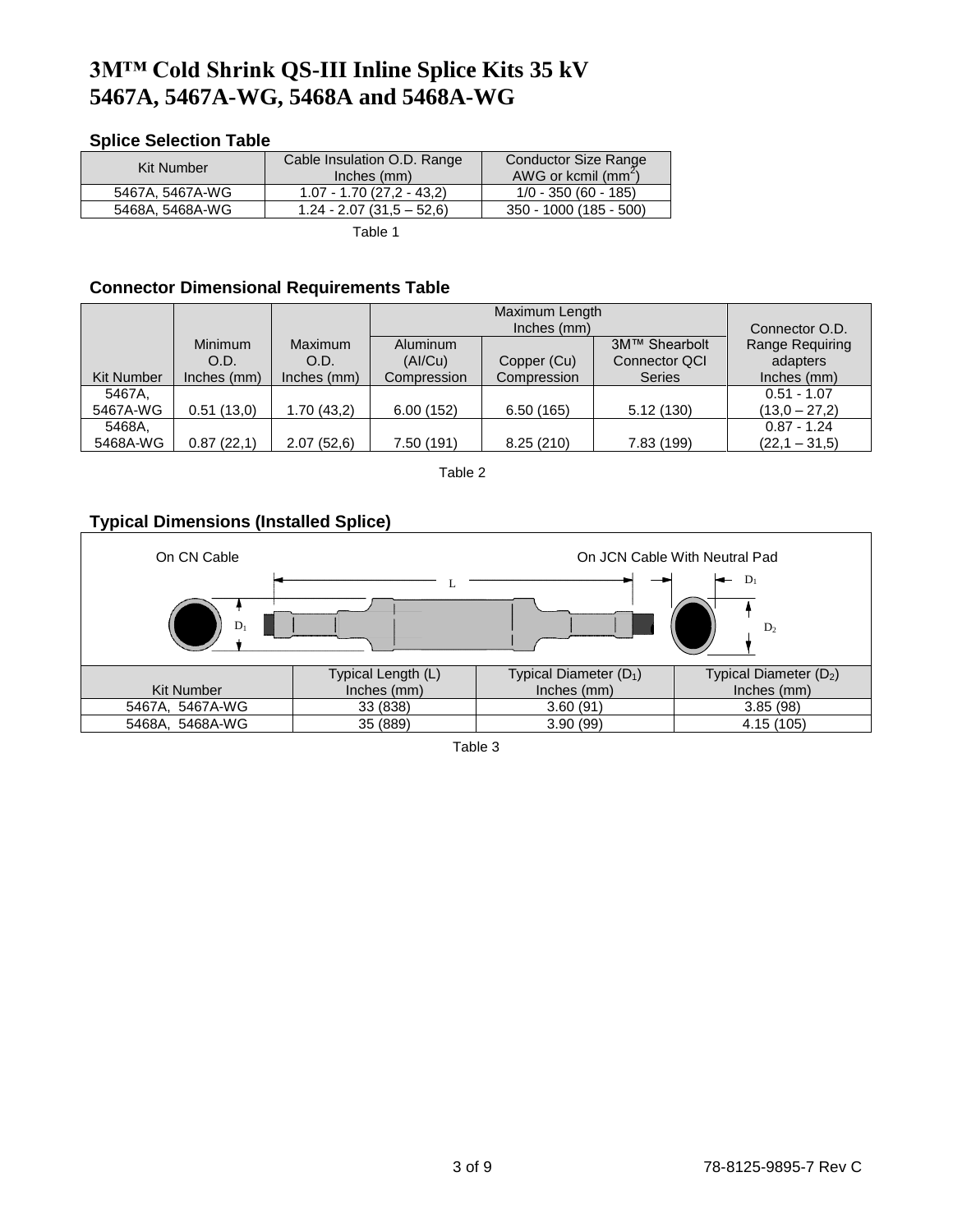### **Typical Physical and Electrical Properties Silicone Rubber (Splice Body – Insulation)**

#### **Physical Properties**

| <b>Test Method</b>                               | Typical Value*     |
|--------------------------------------------------|--------------------|
| Hardness - Shore A (ASTM D 2240)                 | 50                 |
| Elongation (%) (ASTM D 412)                      | 610                |
| Tensile Strength (psi) (ASTM D 412)              | 1090 $(7.5 N/mm2)$ |
| Modulus $@$ 100% (psi) (ASTM D 412)              | 340 $(2.3 N/mm2)$  |
| Permanent Set % (100%, 100°C, 22 hrs) (3M TM 86) | 5                  |
| Thermal Conductivity (W/m K) (ASTM D 518)        | 0.24               |

#### **Electrical Properties**

| Dielectric Strength (V/mil) (ASTM D 149)      | 370 (14.6 kV/mm) |
|-----------------------------------------------|------------------|
| Dielectric Strength, Wet (V/mil) (ASTM D 149) | 340 (13.4 kV/mm) |
| Dielectric Constant (ASTM D 150)              | 3.3              |
| Dielectric Loss (ASTM D 150)                  | 0.005            |
| Volume Resistivity (Ohm-cm) (3M TM 80)        | $6x10^{14}$      |

## **Silicone Rubber (Splice Body – Inner Electrode)**

#### **Physical Properties**

| Test Method                                      | Typical Value*              |
|--------------------------------------------------|-----------------------------|
| Hardness - Shore A (ASTM D 2240)                 | 43                          |
| Elongation (%) (ASTM D 412)                      | 510                         |
| Tensile Strength (psi) (ASTM D 412)              | 880(6.1 N/mm <sup>2</sup> ) |
| Modulus $@$ 100% (psi) (ASTM D 412)              | 200 $(1.4 \text{ N/mm}^2)$  |
| Permanent Set % (100%, 100°C, 22 hrs) (3M TM 86) | 4                           |

#### **Electrical Properties**

| Resistivity<br>ጋከm-ເ<br>/olum<br>пе | 80 <sup>1</sup><br>ΊЗΜ<br>cm)<br>M | $ \sim$<br>აი |  |
|-------------------------------------|------------------------------------|---------------|--|
|                                     |                                    |               |  |

### **Silicone Rubber (Splice Body – Semi-Con Shell)**

#### **Physical Properties**

| Test Method                                      | Typical Value*             |
|--------------------------------------------------|----------------------------|
| Hardness - Shore A (ASTM D 2240)                 | 43                         |
| Elongation (%) (ASTM D 412)                      | 520                        |
| Tensile Strength (psi) (ASTM D 412)              | 890 $(6,1 \text{ N/mm}^2)$ |
| Modulus $@$ 100% (psi) (ASTM D 412)              | 230 $(1.6 \text{ N/mm}^2)$ |
| Permanent Set % (100%, 100°C, 22 hrs) (3M TM 86) |                            |

#### **Electrical Properties**

| __________<br>.<br>_____                                                   |     |
|----------------------------------------------------------------------------|-----|
| M 80)<br>'3M<br>cm<br>۱-Mm<br>. ∧esistivi*∵<br>vol<br>. I r<br>'nє<br>-ilv | 150 |
|                                                                            |     |

\*All values are averages, based on several determinations and are not intended for specification purpose.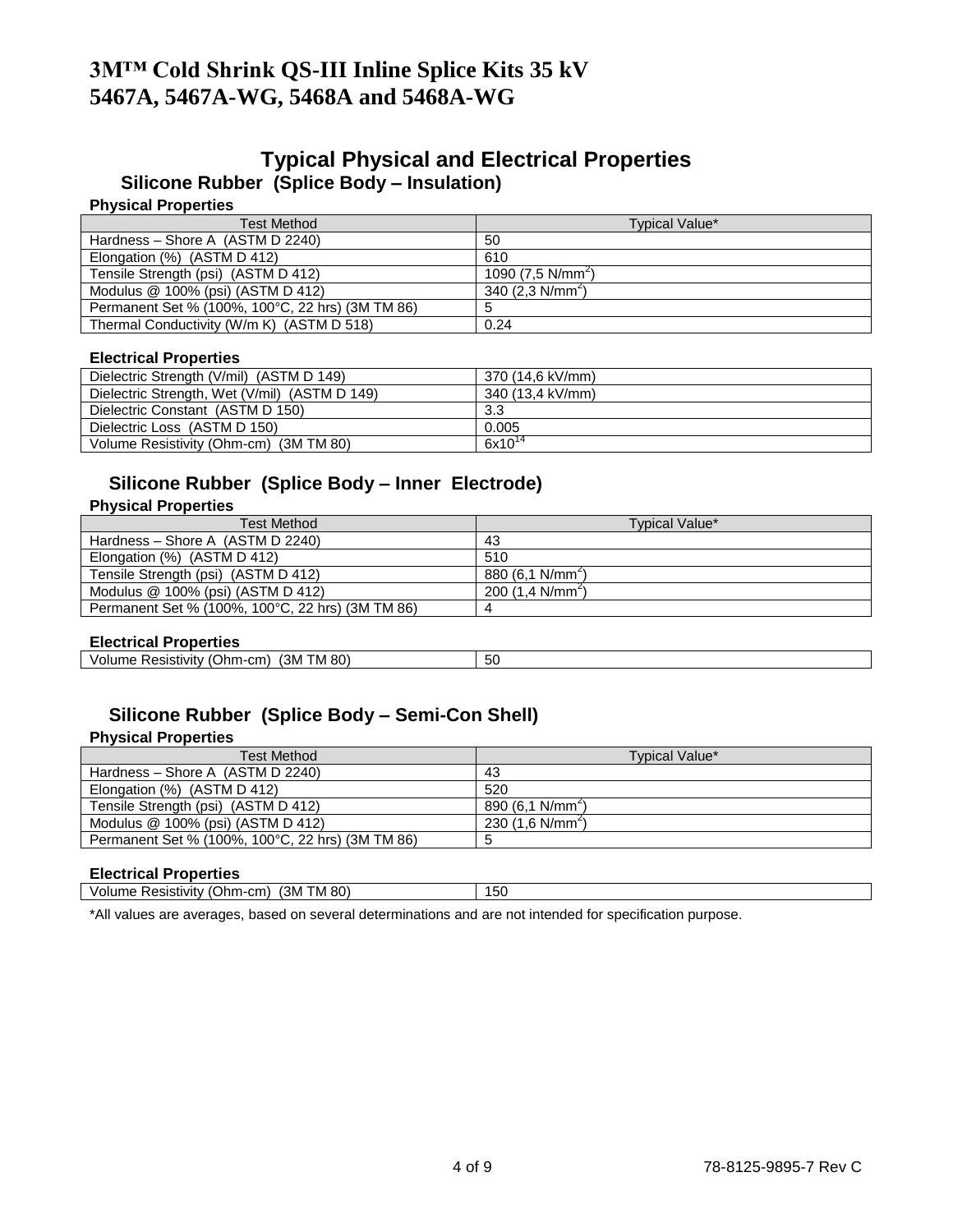#### **Ethylene Propylene Rubber (Jacketing Tubes)**

#### **Physical Properties**

| <b>Test Method</b>                     | Typical Value*  |
|----------------------------------------|-----------------|
| Color                                  | <b>Black</b>    |
| Hardness - Shore A (ASTM D 2240)       | 48              |
| Elongation (%) (ASTM D 412)            | 635             |
| Tensile Strength (psi) (ASTM D 412)    | 1680 (11,6 MPa) |
| Modulus $@$ 100% (psi) (ASTM D 412)    | 170 (1,17 MPa)  |
| Fungus Resistance, 28 days (ASTM G 21) | No Growth       |
| Permanent Set % (250%, Strain)         | 8.8             |
| (5 min. recovery, @ 40°F, 4.4°C)       | 14.6            |

#### **Electrical Properties**

**Specification)**

| Dielectric Strength, Orig. (V/mil) (ASTM D 149) | 490 (19.1 kV/mm) |
|-------------------------------------------------|------------------|
| Dielectric Strength, Wet (V/mil) (ASTM D 149)   | 465 (18.1 kV/mm) |
| Dielectric Constant, Orig. (ASTM D 150)         | 5.0              |
| Dielectric Constant, Wet (ASTM D 150)           | 5.6              |

\*All values are averages, based on several determinations and are not intended for specification purpose.

**Product (Open** The jacketed concentric neutral (JCN) and concentric neutral (CN) power cable splice shall meet the requirements of ANSI/IEEE Std. 404 for a 35 kV rating, and must be rated by the manufacturer for use on 35 kV class cable systems. It must be rated for continuous operation at 105°C, with an emergency overload temperature rating of 140°C. The splice shall be capable of splicing cables with copper or aluminum conductors sized from 1/0 AWG to 350 kcmil (60-185mm<sup>2</sup>) and 350 to 1000 kcmil (185-500mm<sup>2</sup>) or accommodate a conductor size transition within those size ranges. The splice shall be of a cold shrink design which does not require any additional heat source for installation. The cold shrink splice body must be of a molded design made of silicone rubber. The splice jacketing shall be of a cold shrink tubing made of EPDM rubber. The color of the splice body and outer jacket shall be black.

| Engineering/         | Splicing of all 35 kV rated cables, jacketed concentric neutral (JCN) and concentric neutral (CN)        |
|----------------------|----------------------------------------------------------------------------------------------------------|
| <b>Architectural</b> | power cables, sized from 1/0 AWG to 1000 kcmil (60 to 500 mm <sup>2</sup> ) copper or aluminum, shall be |
| (Closed)             | performed in accordance with the instructions provided with the 3M™ Cold Shrink QS-III Splice Kits       |
| Specification)       | 5467A, 5467A-WG, 5468A and 5468A-WG.                                                                     |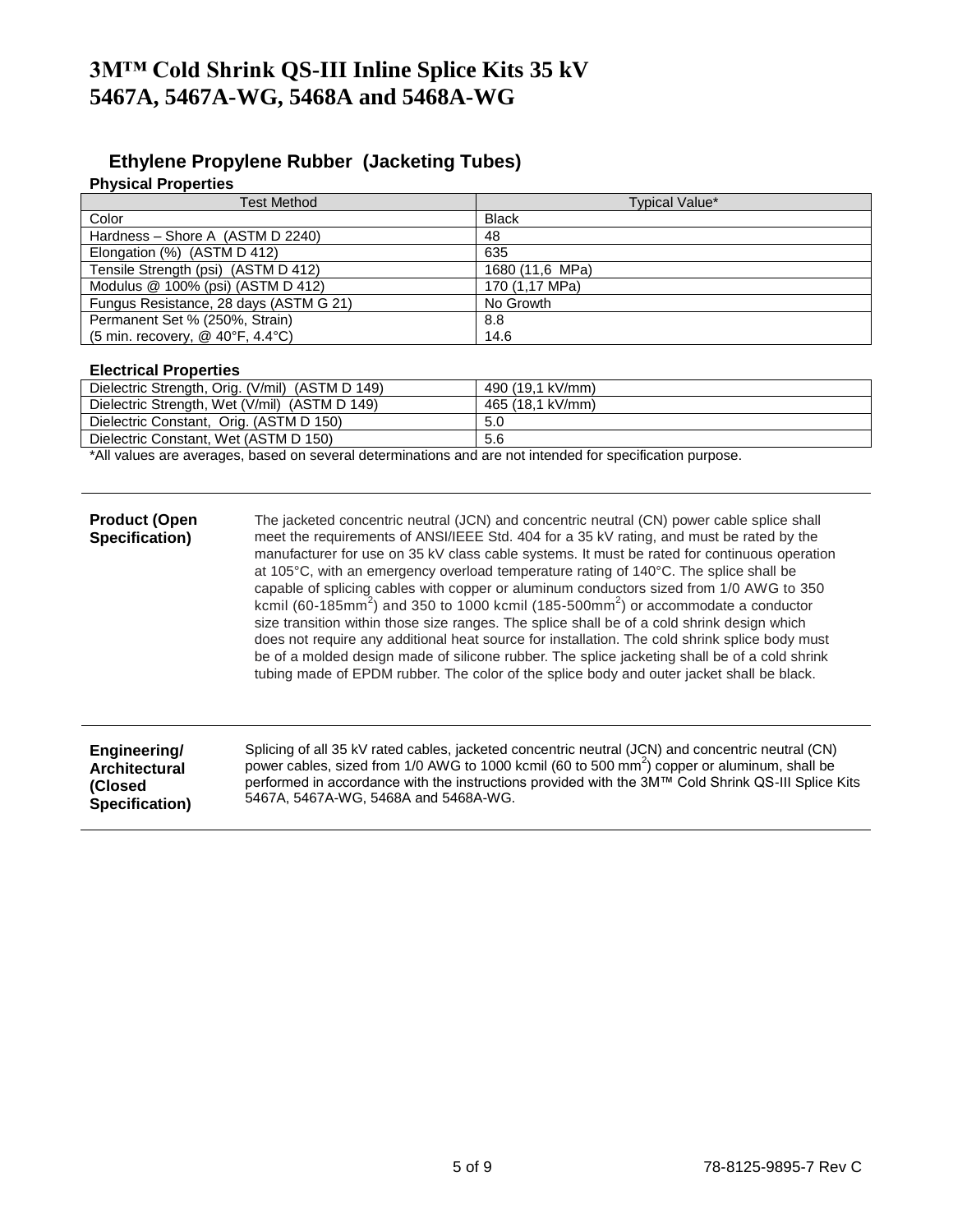#### **Performance Test IEEE Std. 404 35 kV Voltage Rating**

| <b>Design Test and Sequence</b>                        | <b>Test Requirement</b>             |  |
|--------------------------------------------------------|-------------------------------------|--|
| Minimum partial discharge (corona) level               | 30 kV-rms @ < 3pC                   |  |
| Alternating-current 1 minute withstand                 | 71 kV-rms                           |  |
| Direct-current 15 minute withstand                     | $125$ kV-dc                         |  |
| Impulse withstand (BIL) at 25°C (77°F)*                | ±200 kV-crest (250 kV)*             |  |
| Impulse withstand (BIL) at 140°C (284°F)*              | $\pm 200$ kV-crest (250 kV)*        |  |
| Minimum partial discharge (corona) level               | 30 kV-rms $@ < 3 pC$                |  |
| Cyclic aging (in air and water)                        | 61 kV-rms                           |  |
| Minimum partial discharge (corona) level               | 30 kV-rms $@ < 3 pC$                |  |
| High voltage time: 5 hr. alternating-current withstand | 71 kV-rms                           |  |
| 5 min. alternating-current withstand                   | 91 kV-rms                           |  |
| Short-time current                                     |                                     |  |
| (ICEA P-32-382 and ANSI/IEEE C37.09)                   | 250°C conductor temp with no damage |  |
| Alternating-current 1 minute withstand                 | 71 kV-rms                           |  |
| Shielding                                              | IEEE Std. 592                       |  |
| Connector thermal and mechanical                       | <b>ANSI C119.4</b>                  |  |

| <b>Production Test</b>                   | <b>Test Requirement</b> |
|------------------------------------------|-------------------------|
| Production splices tested                | 100%                    |
| Minimum partial discharge (corona) level | 30 kV–rms $@ < 3$ pC    |
| Alternating-current 1 minute withstand   | 69 kV–rms               |

\*Notes: (1) BIL rating for 5467A, 5467A-WG, 5468A and 5468A-WG QS–III is upgraded to ±250 kV–crest. (2) Impulse test wave is 1.2 x 50 µsec. (ANSI/IEEE Std. 4).

| Operating<br><b>Temperature</b>                                         | Reference: AEIC CS5 and AEIC CS6:<br>Normal Operation: 105°C<br>Emergency Operation: 140°C                                                                                                                                                                                                                                                                                                                                                                                                                                                                                                                                                                                                                                                                                                                                                                                                                                                                                                                                                         |
|-------------------------------------------------------------------------|----------------------------------------------------------------------------------------------------------------------------------------------------------------------------------------------------------------------------------------------------------------------------------------------------------------------------------------------------------------------------------------------------------------------------------------------------------------------------------------------------------------------------------------------------------------------------------------------------------------------------------------------------------------------------------------------------------------------------------------------------------------------------------------------------------------------------------------------------------------------------------------------------------------------------------------------------------------------------------------------------------------------------------------------------|
| <b>Installation</b><br><b>Techniques for</b><br>5467A and<br>5468A Kits | Detailed instructions for installing the 3M™ Cold Shrink QS-III Splice Kits 5467A and 5468A are<br>included with each kit. A Cable Preparation Template is provided:<br>1. Prepare cable according to standard procedure.<br>2. Slide cold shrink jacketing tube and cold shrink splice body onto prepared cables.<br>3. Install connector. Dimensional requirements table provided.<br>4. Apply a tape marker on one cable.<br>5. Apply 3M™ Red Compound P55/R on cable insulation and fill in edge of cable semi–con.<br>DO NOT use silicone grease.<br>6. Install splice over connector area, aligning end with tape marker, and removing core by pulling<br>and unwinding counterclockwise.<br>7. Connect neutral wires.<br>8. Route neutral wires over the neutral pad which is centered on splice body.<br><b>9.</b> Connect ground wire if circuit grounding is required at this location. Apply mastic sealing strips<br>to seal ground wire at end of cable jacket.<br>10. Apply rubber mastic tape around the end of both cable jackets. |
|                                                                         | 11. Install cold shrink jacketing tube over splice.<br>12. Connect ground wire to ground if splice is to be grounded.<br>13. If located in direct sunlight, overwrap splice with vinyl tape.                                                                                                                                                                                                                                                                                                                                                                                                                                                                                                                                                                                                                                                                                                                                                                                                                                                       |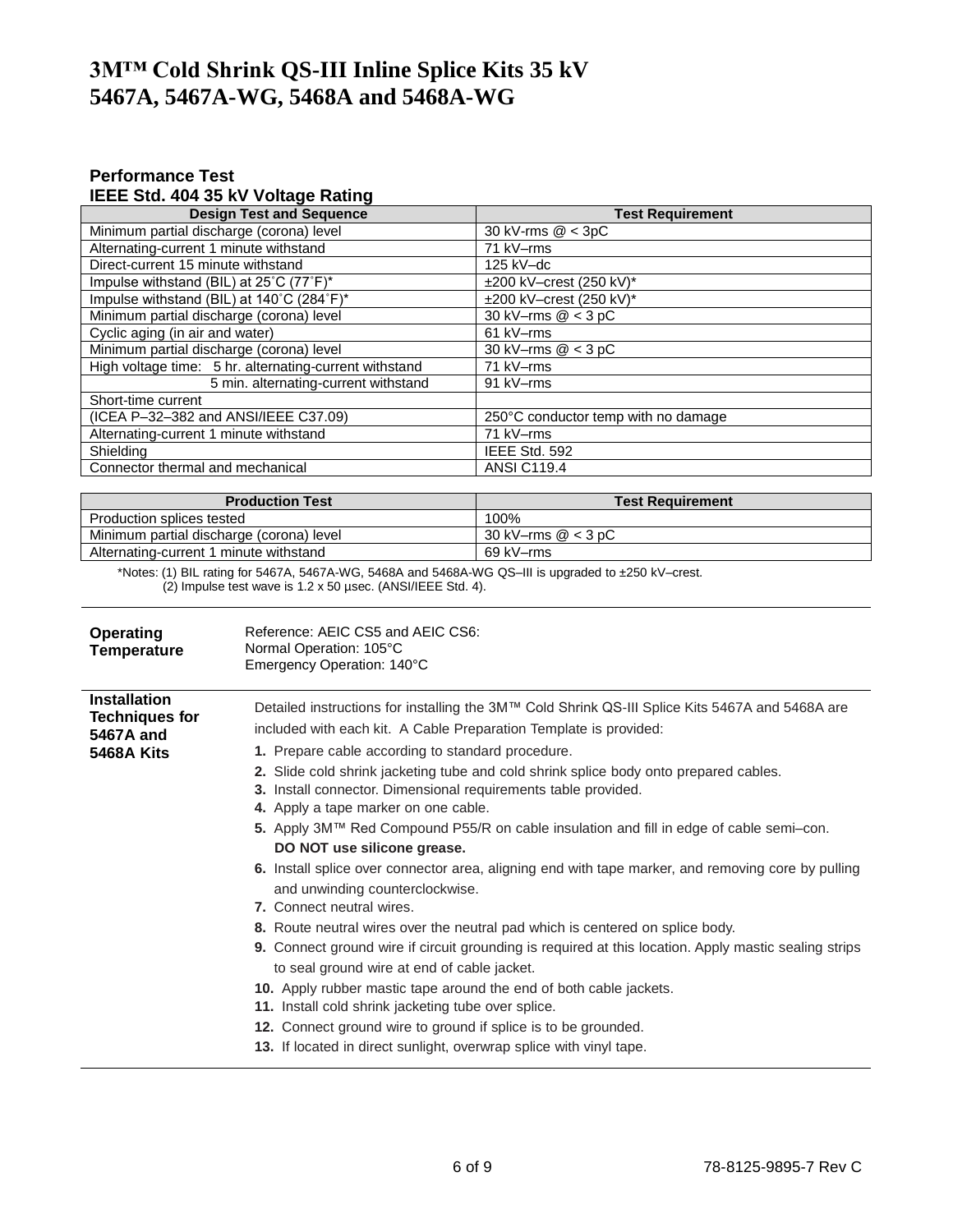| <b>Installation</b><br><b>Techniques for</b><br>5467A-WG and<br>5468A-WG Kits | Detailed instructions for installing the 3M™ Cold Shrink QS-III Splice Kits 5467A-WG and<br>5468A-WG are included with each kit. A Cable Preparation Template is provided:<br>1. Prepare cable according to standard procedure.<br>2. Slide cold shrink jacketing tube and cold shrink splice body onto prepared cables.<br>3. Install connector. Dimensional requirements table provided.<br>4. Apply a tape marker on one cable.<br>5. Apply 3M™ Red Compound P55/R on cable insulation and fill in edge of cable semi–con.<br>DO NOT use silicone grease.<br>6. Install splice over connector area, aligning end with tape marker, and removing core by pulling<br>and unwinding counterclockwise.<br>7. Connect neutral wires along with neutral wires on the splice body.<br>8. Connect ground wire to neutral wires if circuit grounding is required at this location.<br>9. Connect ground wire to ground if splice is to be grounded. |
|-------------------------------------------------------------------------------|-----------------------------------------------------------------------------------------------------------------------------------------------------------------------------------------------------------------------------------------------------------------------------------------------------------------------------------------------------------------------------------------------------------------------------------------------------------------------------------------------------------------------------------------------------------------------------------------------------------------------------------------------------------------------------------------------------------------------------------------------------------------------------------------------------------------------------------------------------------------------------------------------------------------------------------------------|
|                                                                               |                                                                                                                                                                                                                                                                                                                                                                                                                                                                                                                                                                                                                                                                                                                                                                                                                                                                                                                                               |

**Maintenance** Components of the 3M™ Cold Shrink QS-III Splice Kits 5467A, 5467A-WG, 5468A and 5468A-WG are stable under normal storage conditions. Normal stock rotation procedures are recommended. As provided, in the expanded state, the QS-III splice kits have an on-shelf storage life of three years from the date of manufacture. The installed splices can be field tested using standard field cable testing procedures (reference ANSI/IEEE Std. 400, "Guide for Making High– Direct–Voltage Tests on Power Cable Systems in the Field").

#### **Connectors for QS-III Splices**

The QS-III Cold Shrink Splice kits are designed to be used with 3M™ Scotchlok™ Connectors 10000, 11000, and 20000 Series, 3M™ Connectors CI-Series, or other UL listed inline compression connectors that fit within the dimension limits listed in the 3M™ Connector Dimensional Requirements Table 2. In addition, the following transition connectors may be used:

|                   | <b>Conductor</b>     |                            |                                     |  |
|-------------------|----------------------|----------------------------|-------------------------------------|--|
| <b>Kit Number</b> | Sizes (AWG or kcmil) | 3M™ Compression Connectors | 3M™ Shearbolt Connectors QCI Series |  |
|                   | 1/0 to $2/0$         | 2000T 1/0-2/0 CU/AL        |                                     |  |
|                   | $1/0$ to $3/0$       | $CI-T4$                    |                                     |  |
|                   | 1/0 to $4/0$         |                            |                                     |  |
|                   | $2/0$ to $3/0$       |                            |                                     |  |
|                   | $2/0$ to $4/0$       | 2000T 2/0-4/0 CU/AL        |                                     |  |
|                   | $3/0$ to $4/0$       | CI-T7                      | QCI-1/0-350                         |  |
| 5467A<br>5467A-WG | 2/0 to 250           |                            |                                     |  |
|                   | 3/0 to 250           |                            |                                     |  |
|                   | 4/0 to 250           |                            |                                     |  |
|                   | 3/0 to 350           | 2000T 3/0-350 CU/AL        |                                     |  |
|                   | 4/0 to 350           | 2000T 4/0-350 CU/AL        |                                     |  |
|                   | 250 to 350           | 2000T 250-350 CU/AL        |                                     |  |
|                   | 300 to 350           | 2000T 300-350 CU/AL        |                                     |  |
|                   |                      |                            |                                     |  |
|                   | 350 to 500           | 2000T 350-500 CU/AL        |                                     |  |
| 5468A<br>5468A-WG | 350 to 600           |                            |                                     |  |
|                   | 500 to 600           |                            | QCI-350-750                         |  |
|                   | 350 to 750           |                            |                                     |  |
|                   | 500 to 750           |                            |                                     |  |
|                   | 500 to 1000          |                            | QCI-500-1000                        |  |
|                   | 750 to 1000          |                            |                                     |  |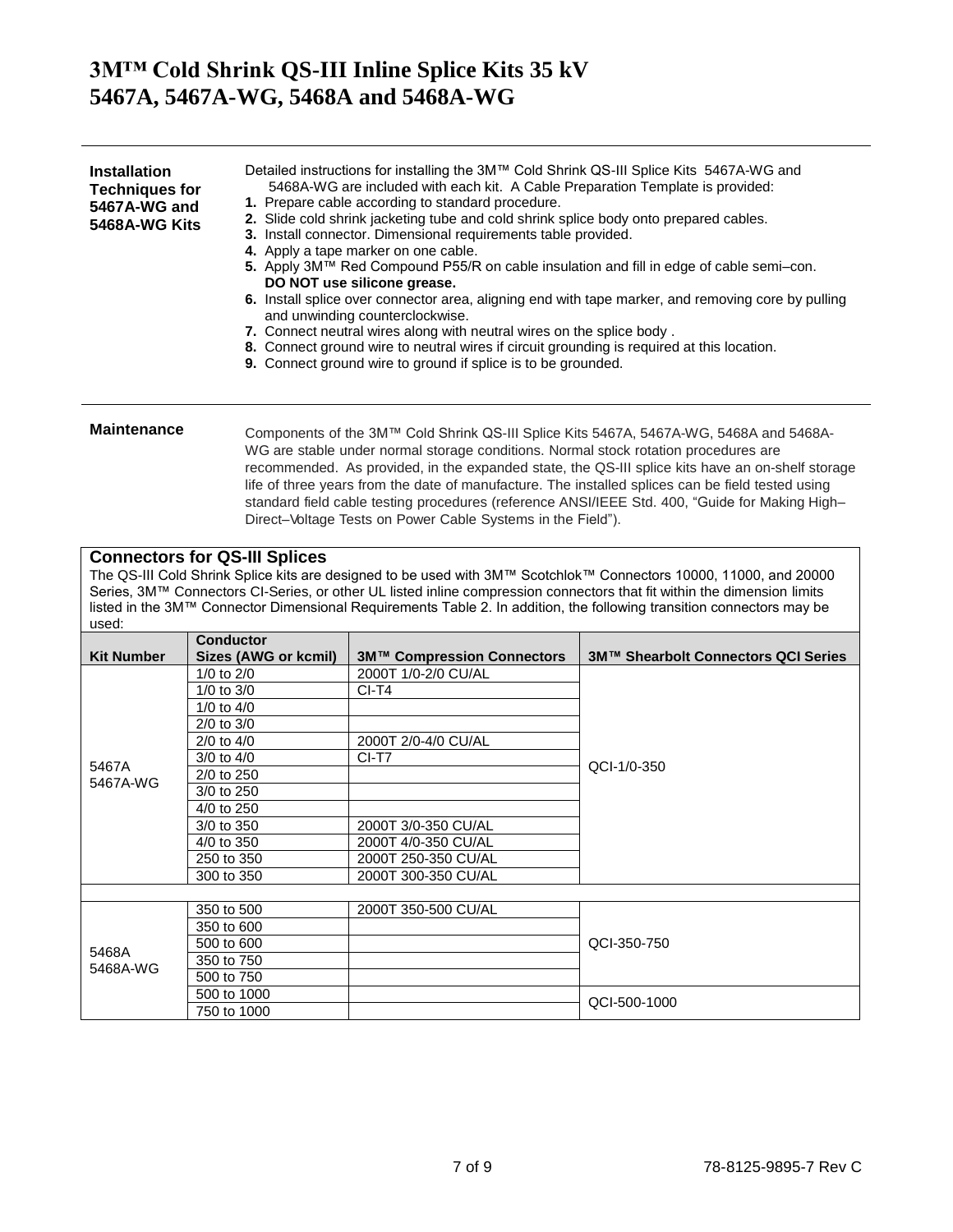#### **Connectors for QS-III Splices**

The QS-III Cold Shrink Splice kits are designed to be used with 3M™ Scotchlok™ Connectors 10000, 11000, and 20000 Series, 3M™ Connectors CI-Series, or other UL listed inline compression connectors that fit within the dimension limits listed in the 3M™ Connector Dimensional Requirements Table 2. In addition, the following transition connectors may be used:

|                   | <b>Conductor</b>               |                                   |                                    |                                     |
|-------------------|--------------------------------|-----------------------------------|------------------------------------|-------------------------------------|
| <b>Kit Number</b> | <b>Sizes</b><br>(AWG or kcmil) | <b>Homac</b><br><b>Connectors</b> | <b>Burndy</b><br><b>Connectors</b> | <b>Mac Products</b>                 |
|                   | $1/0$ to $2/0$                 |                                   |                                    |                                     |
|                   | $1/0$ to $3/0$                 | SAC3/0R1/0                        | <b>YRB27U25</b>                    | MLCR 3/0-1/0                        |
|                   | $1/0$ to $4/0$                 | SAC4/0R1/0                        |                                    |                                     |
|                   | $2/0$ to $3/0$                 |                                   | <b>YRB27U26</b>                    |                                     |
|                   | $2/0$ to $4/0$                 | SAC4/0R2/0                        | <b>YRB28U26</b>                    | MLCR 4/0-2/0                        |
| 5467A             | $3/0$ to $4/0$                 |                                   |                                    |                                     |
| 5467A-WG          | 2/0 to 250                     | SAC250R2/0                        |                                    |                                     |
|                   | 3/0 to 250                     | SAC250R3/0                        |                                    |                                     |
|                   | 4/0 to 250                     | SAC250R4/0                        | <b>YRB29U28</b>                    | MLC 250 + AAR 250-4/0 Adapter       |
|                   | 3/0 to 350                     |                                   |                                    |                                     |
|                   | 4/0 to 350                     | SAC350R4/0                        | <b>YRB31U28</b>                    | MLCR 350-4/0                        |
|                   | 250 to 350                     | SAC350R250                        | YRB31U29                           | MLC 350 + AAR 350-250 Adapter       |
|                   | 300 to 350                     |                                   |                                    |                                     |
|                   |                                |                                   |                                    |                                     |
| 5468A<br>5468A-WG | 350 to 500                     | SAC500R350                        | <b>YRB34U31</b>                    | MLC 500 + AAR 500-350 Adapter       |
|                   | 350 to 600                     |                                   | <b>YRB36U31</b>                    |                                     |
|                   | 500 to 600                     |                                   | <b>YRB36U34</b>                    |                                     |
|                   | 350 to 750                     | SAC750R350                        |                                    | MLC 750 + AAR 750-350 Adapter       |
|                   | 500 to 750                     | SAC750R500                        | <b>YRB39U34</b>                    | MLCR 750-500                        |
|                   | 500 to 1000                    | SAC1000R500                       |                                    | MLCR 1000-750 + AAR 750-500 Adapter |
|                   | 750 to 1000                    | SAC1000R750                       |                                    | MLCR 1000-750                       |